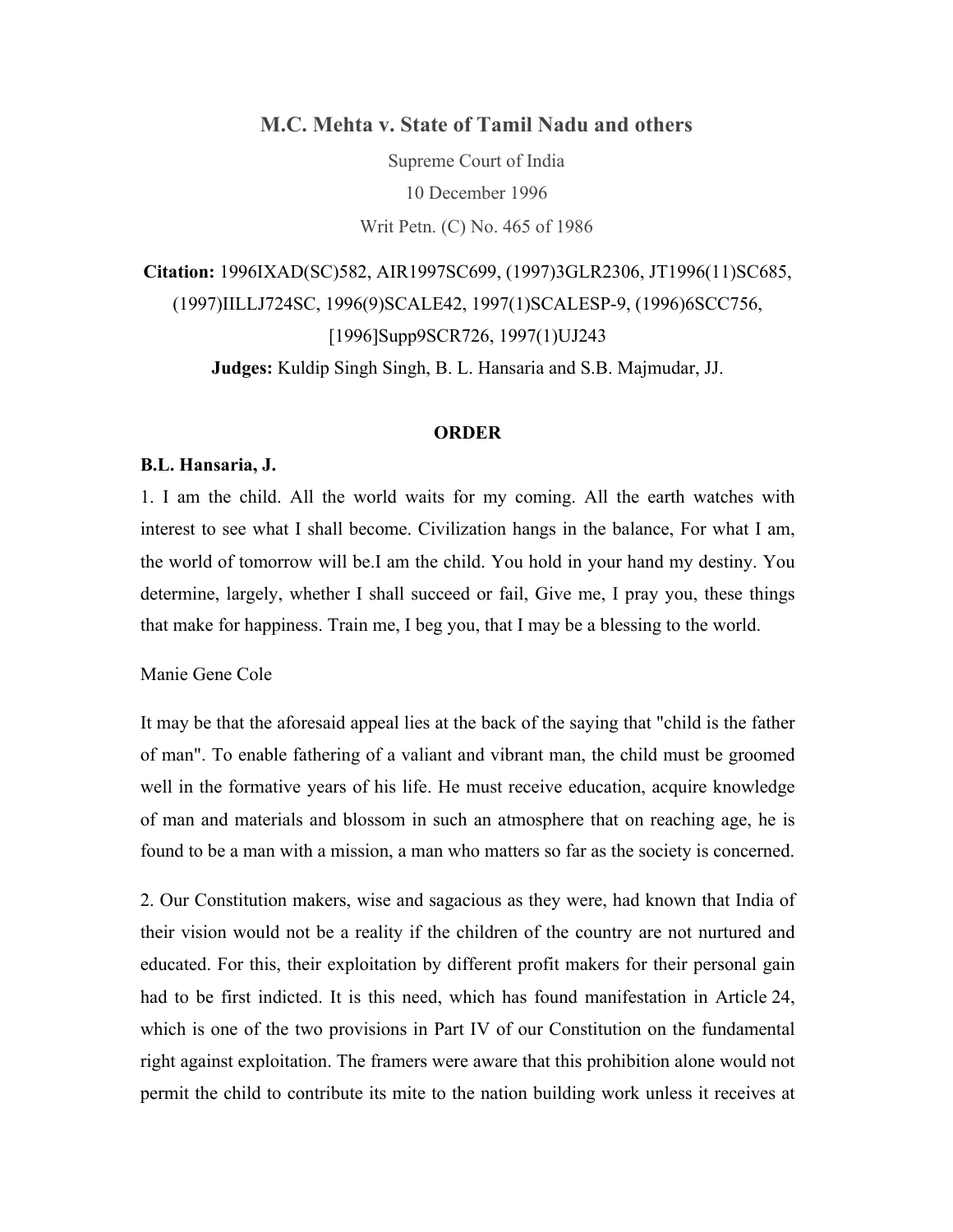least basic education. Article 45 was therefore inserted in our paramount parchment casting a duty on the state to endeavour to provide free and compulsory education to children. (It is known that this provision in Part IV of our Constitution is, after the decision by a Constitution Bench of this Court in Unni Krishnan [1993]1SCR594 , has acquired the status of a fundamental right). Our Constitution contains some other provisions also to which we shall advert later, desiring that a child must be given opportunity and facility to develop in a healthy manner.

3. Despite the above, the stark reality is that in our country like many others, children are an exploited lot. Child labour is a big problem and has remained intractable, even after about 50 years of our having become independent, despite various legislative enactments, to which we shall refer in detail subsequently, prohibiting employment of a child in a number of occupations and avocations.

3A. In our country, Sivakasi was once taken as the worst offender in the matter of violating prohibition of employing child labour. As the situation there had became intolerable, the public spirited lawyer, Shri M.C.Mehta, thought it necessary to invoke this court's power under Article 32, as after all the fundamental right of the children guaranteed by Article 24 was being grossly violated. He, therefore, filed this petition. It once came to be disposed of by an order of October 31,1990 by noting that in Sivakasi, as on December 31, 1985, there were 221 registered match factories employing 27,338 workmen of whom 2941 were children. The Court then noted that the manufacturing process of matches and fireworks (for the manufacture of which also Sivakasi is a traditional center) is hazardous, giving rise to accidents including fatal cases. So, keeping in view the provisions contained in Articles 39(f) and 45 of the Constitution, it gave certain directions as to how the quality of life of children employed in the factories could be improved. The court also felt the need of constituting a committee to oversee the directions given.

4. Subsequently, suo moto cognizance was taken in the present case itself when news about an unfortunate accident", in one of the Sivakasi cracker factories was published. At the direction of the Court, Tamil Nadu Government filed a detailed counter affidavit stating, inter alia, that number of persons to die was 39. The Court gave certain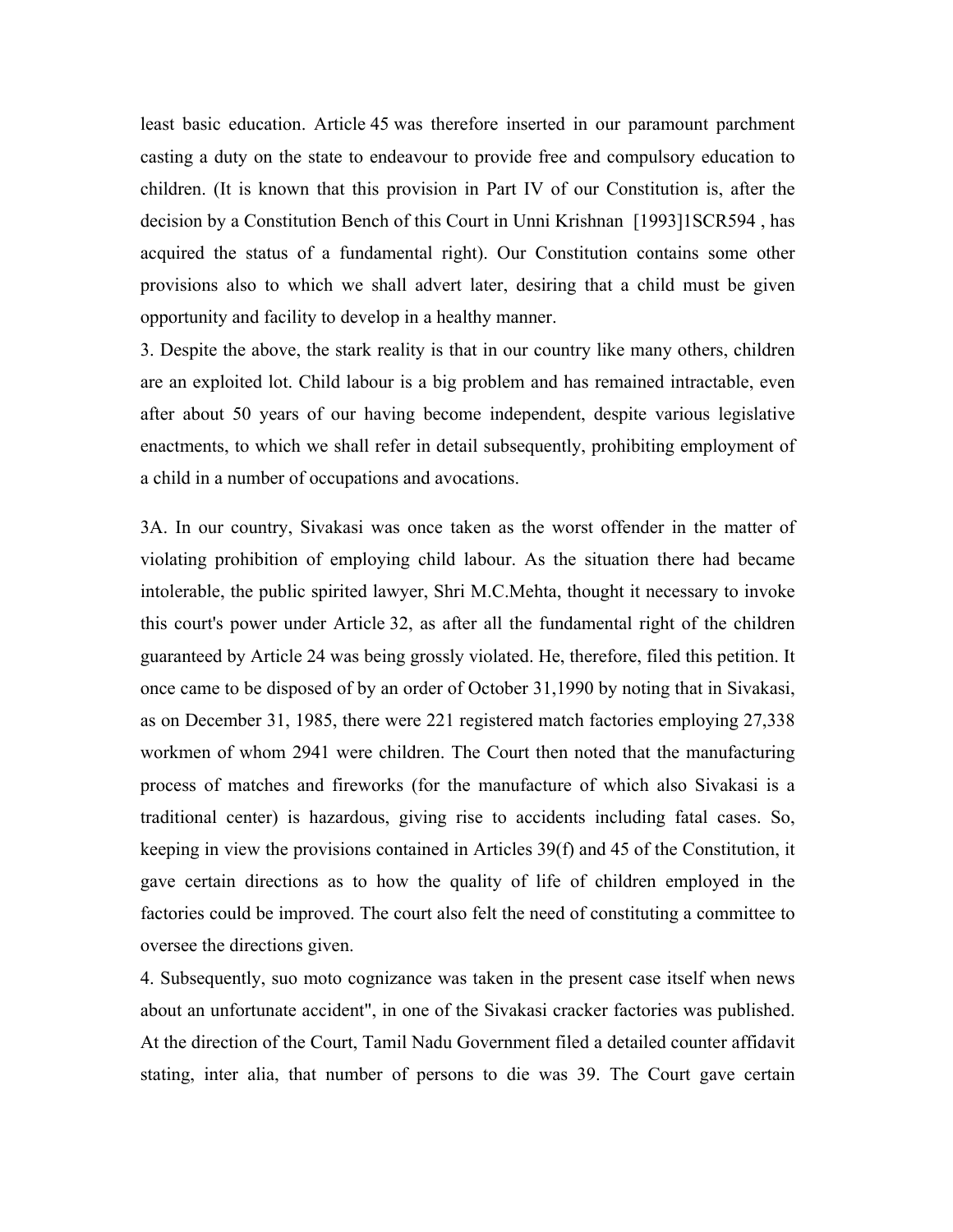directions regarding the payment of compensation and thought that an advocates committee should visit the area and make a comprehensive report relating to the various aspects of the matter, as mentioned in the order of August 14, 1991. The committee was to consist of (1) Shri R.K. Jain, a senior advocate; (2) Ms. Indira Jaisingh, another senior advocate; and (3) Shri KC Dua, Advocate.

5. The committee has done a commendable job. It submitted its report on 11.11.91 containing may recommendations, the summary of which is to be found at pages 24-25 of the report, reading as below:

(a) State of Tamilnadu shall be directed to ensure that children are not employed in fire works factories.

(b) The children employed in the match factories for packing, purposes must work in a separate premises for packing.

(c) Employers should not be permitted to take work from the children for more than six hours a day.

(d) Proper transport facilities should be provided by the employers and State Govt. for travelling of the children from their homes to their work places and back.

(e) Facilities for recreation, socialisation and education should be provided either in the factory or close to the factory.

(f) Employers should make arrangements for providing basic diets for the children and in case they fail to do so, the Government may be directed to provide for basic diet one meal a day programme of the State of Tamil Nadu for school children may be extended to the child worker.

(g) Piece-rate wages should be abolished and payment should be made on monthly basis. Wages should be commensurate to the work done by the children.

(h) All the workers working in the industry, whether in registered factories or in unregistered factories, whether in cottage industry or on contract basis, should be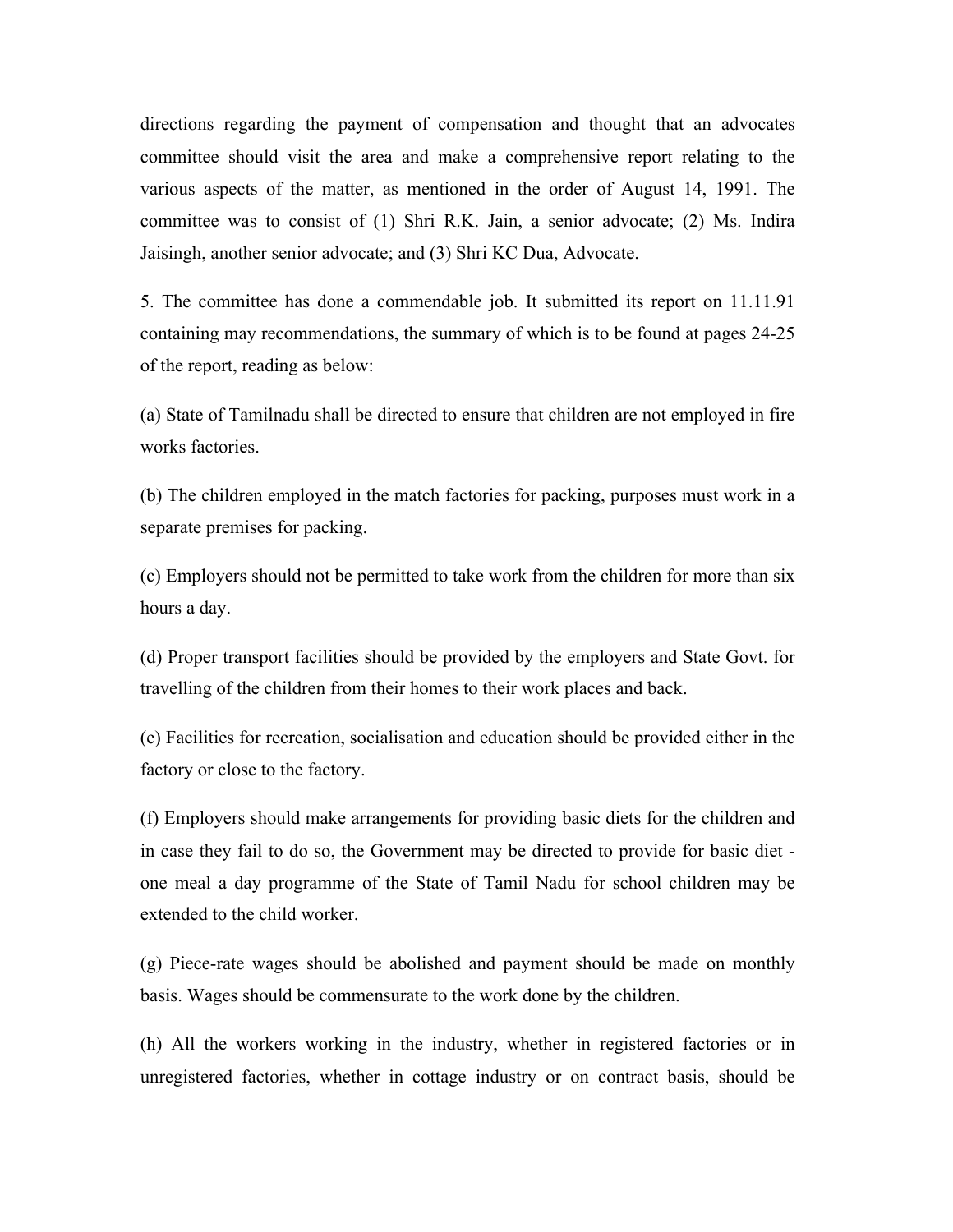brought under the Insurance Scheme.

(i) Welfare Fund - For Sivakasi area, instead of present committee, a committee should be headed by a retired High Court Judge or a person of equal status with two social workers, who should be answerable either to this Hon'ble Court or to the High Court as may be directed by this Hon'ble Court. Employers should be directed to deposit Rs. 2 per month per worker towards welfare fund and the State should be directed to give the matching contribution. The employers of all the industries, whether it is registered or unregistered, whether it is cottage industry or on contract basis, to deposit Rs. 2 per month per worker.

(j) A National Commission for children's welfare should be set up to prepare a scheme for child labour abolition in a phased manner. Such a Commission should be answerable to this Hon'ble Court directly and should report to this Hon'ble Court at periodical intervals about the progress.

6. We put on record our appreciation for the commendable work done by the committee.

7. There is an affidavit of the President of the All India Chamber of Match Industries, Sivakasi, on record which contains its reaction to the recommendations of Committee. It is not necessary to deal with this affidavit. Objection to the Committee's recommendations was also filed by the President of Tamilnadu Fireworks and Amorces Manufacturers Association. We do not propose to traverse this affidavit as well. Both of these contain general statements and denial of what was found by the committee.

8. For the sake of completeness, it may be stated that there are on record various reports relating to working conditions etc. of child labour at Sivakasi. First of these reports is of a Committee which had been constituted by the Labour Department by the Tamilnadu Government vide its GO MS. dated 19.3.84, under the Chairmanship of Thiru N Haribhaskar. The report of the Committee is voluminous, as it runs into 181 pages and contains a number of annexures. The Committee reviewed the working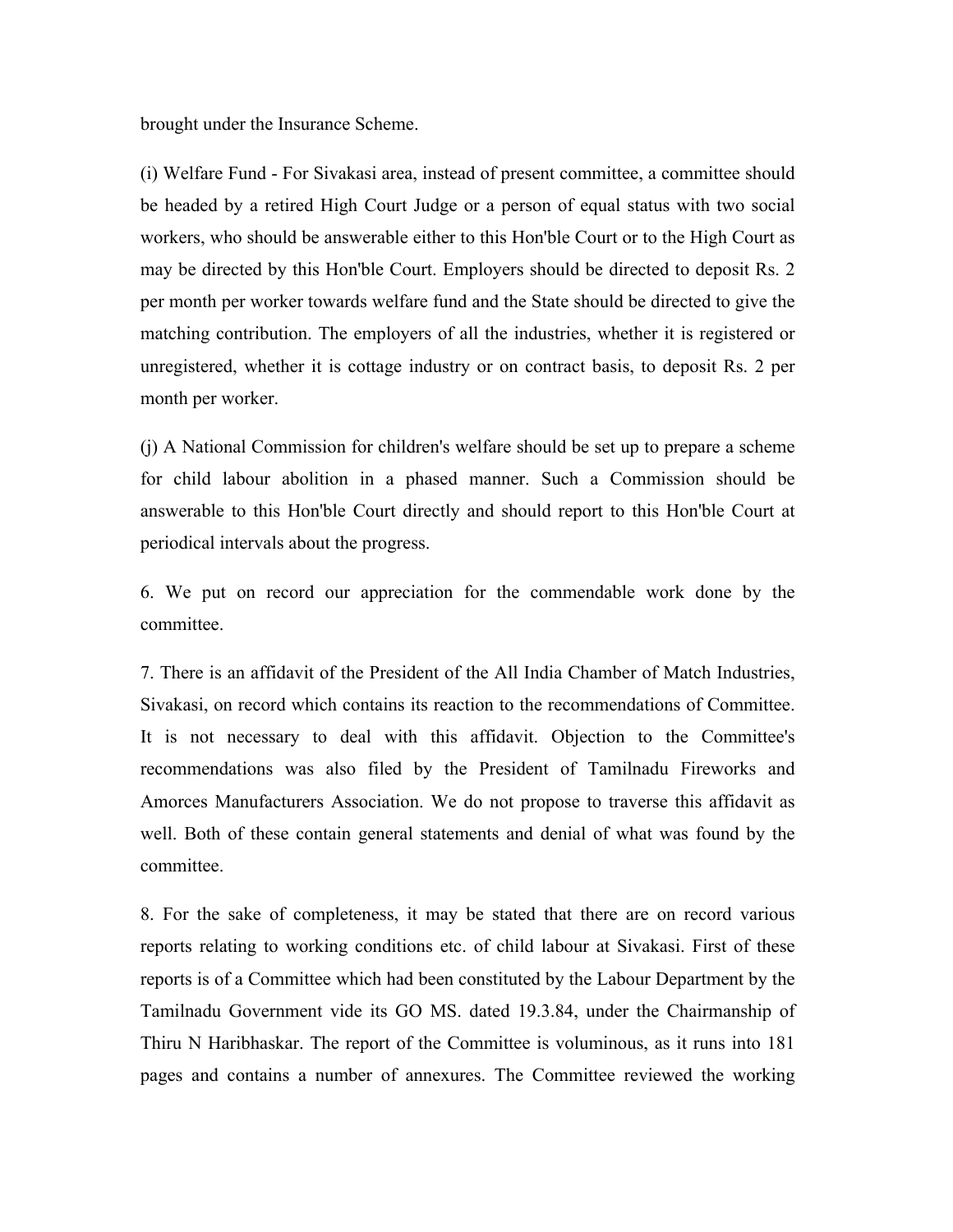conditions and measures taken to mitigate the sufferings of the child labour and has made various recommendations in Chapter XI of its report. We also have a work of Collector of Kamarajar District titled "Integrated Project for the Betterment of Living Conditions of Women and Children Employed in Match Factories in Sivakasi area." This work is of October 1985. There is yet another report dealing with the causes and circumstances of the fire explosions which had taken place on 12.7.91 at Dawn Amorces Fireworks Industries and it contains remedial measures. The final report relating to Sivakasi workers is of 30th March, 1993 this relates to elimination of child labour in the match and firework industries in Tamilnadu. The representatives of the Department of Labour & Employment, Social Welfare and Education had prepared this report in collaboration with UNICEF and it speaks of "A proposed strategy framework."

9. The Government of India as well has been appraising itself about the various aspects relating to child labour in various industries. A 16 member committee had come to be set up by a resolution of the Labour Ministry dated 6/7 February, 1979 under the chairmanship of Shri M.S. Gurupadaswamy. The Committee submitted its report on 29.12.79 and made various recommendations which are contained in Chapter V. The Labour Ministry, had subsequently surveyed the problem of child labour departmentally as a part of the observance of International Child Year Programme. The report (dated 24.6.81) mentions about the survey conducted in certain organised and unorganised sector of industries. It contains an account of employment, wages and earnings, working conditions and welfare activities relating to child labour both in organised and unorganised sectors. Chapter III of the report contains the conclusions, of which what has been stated in para 4.5, deserves to be noted. The same is as below:

Extreme poverty, lack of opportunity for gainful employment and intermittency of income and low standards of living are the main reasons for the wide prevalence of child labour. Though it is possible to identify child labour in the organised sector, which form a minuscule of the total child labour, the problem relates mainly to the unorganised sector where utmost attention needs to be paid. The problem is universal but in our case it is more crucial.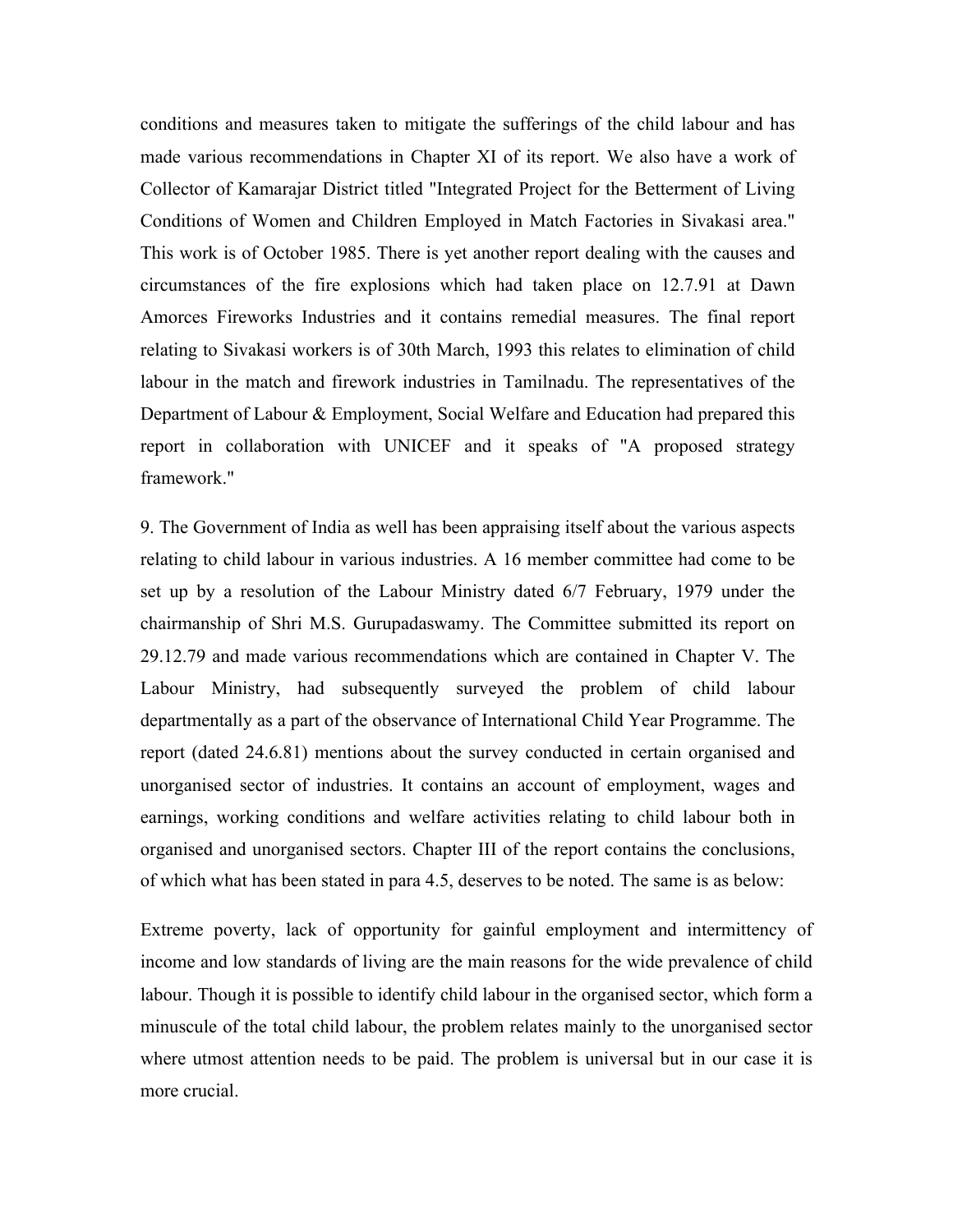# Magnitude of the problem.

10. Sivakasi has ceased to be the only center employing child labour. The malady is no longer confined to that place.

11. A write-up in Indian Express of 25.10.1996 has described Bhavnagar as another Sivakasi in making, as that town of about 4 lakh population has at least 13,000 children employed in 300 different industries. The problem of child labour in India has indeed spread its fang far and wide. This would be apparent from the chart which finds place in the commendable work of a social anthropologist of United Nations Volunteer, Neera Burra, published under the title "Born to Work : Child Labour in India", as at page XXII to XXIV of the book. It is useful to extract that chart. It is as below:

--------------------------------------------------------------------------

| Industry                       | Location          | Total   | Child     | Percentage of                     |
|--------------------------------|-------------------|---------|-----------|-----------------------------------|
|                                |                   | Workers | Workers   | Child Workers to total<br>workers |
|                                |                   |         |           |                                   |
| Slate pencil                   | Mandsaur,         | 12,000  | 1000      | 8.3                               |
|                                | Madhya Pradesh    |         |           |                                   |
| Slate                          | Markapur,         | 15,000  | app.3750  | 25                                |
|                                | Andhra Pradesh    |         |           |                                   |
| Diamond-cutting Surat, Gujarat |                   | 100,000 | 15,000    | 15                                |
| Agate-cutting                  | Cambay, Gujarat   | 30,000  | not known |                                   |
| Gem Polishing                  | Jaipur, Rajasthan | 60,000  | 13,600    | 22.6                              |
| Powerloom                      | Bhiwandi,         |         |           |                                   |
|                                | Maharashtra       | 300,000 | 15,000    | 5                                 |
| Cotton hosiery                 | Tiruppur,         | 30,000  | 8,000     | 33.3                              |
|                                | Tamilnadu         |         |           |                                   |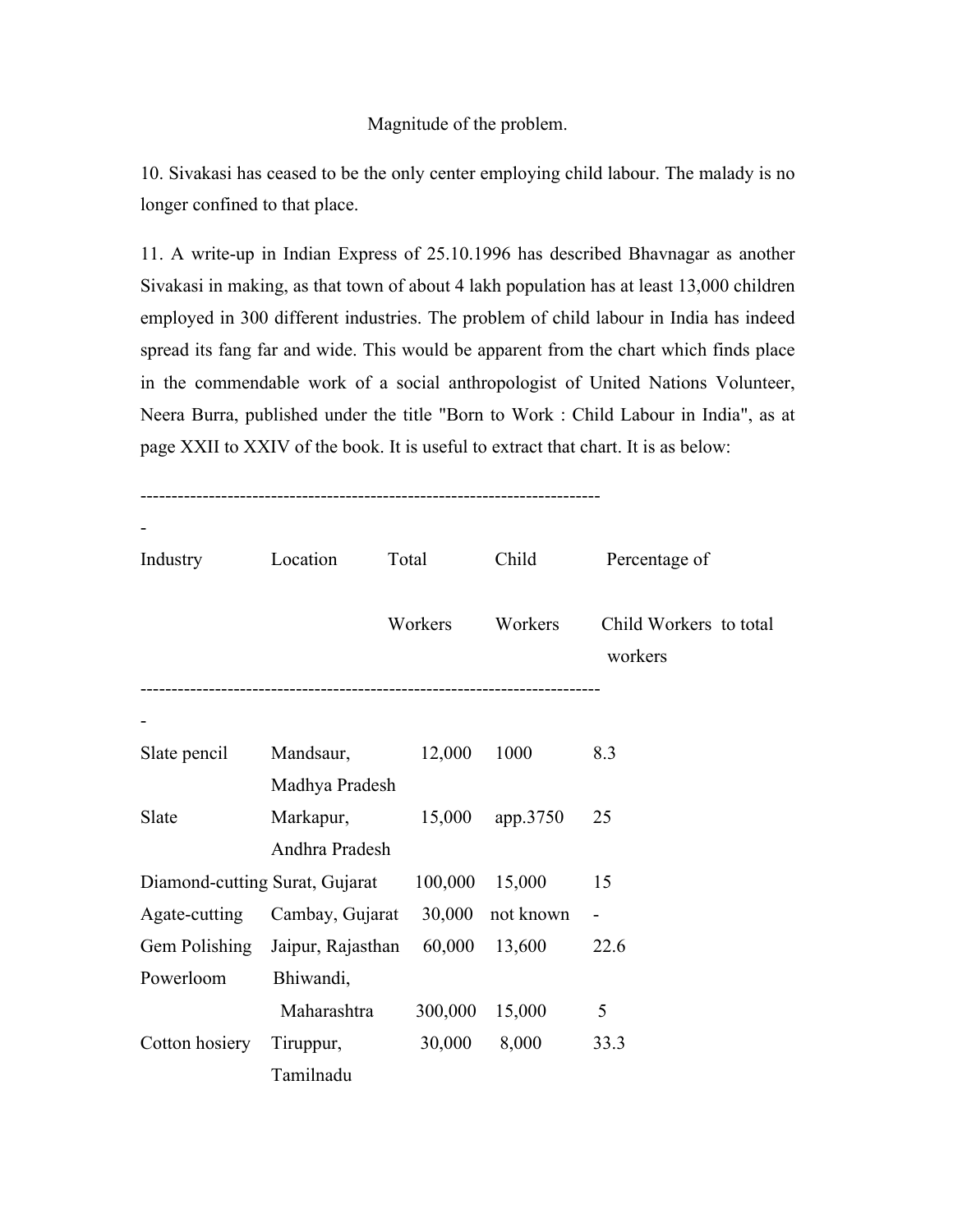|                   | Carpet weaving Mirzapur-Bhadohi | 200,000   | 150,000  | 75            |
|-------------------|---------------------------------|-----------|----------|---------------|
|                   | <b>Uttar Pradesh</b>            |           |          |               |
| Carpet weaving    | Jammu & Kashmir app. 400,000    |           | 100,000  | 25            |
| Carpet weaving    | Rajasthan                       | 30,000    | 12000    | 40            |
| Lock-making       | Aligarh,                        | 80,000    | 7,000    | 8.7           |
|                   | <b>Uttar Pradesh</b>            | 90,000    | 10,000   | 11.1          |
| Pottery           | Khurja,                         | 20,000    | 5,000    | 25            |
|                   | <b>Uttar Pradesh</b>            |           |          |               |
| <b>Brass Ware</b> | Moradabad,                      | 150,000   | 40,000   | 26.6          |
|                   | <b>Uttar Pradesh</b>            |           | 45,000   | 30.0          |
| Match             | Sivakasi,                       | not known | 45,000   |               |
|                   | Tamilnadu                       |           |          |               |
| Glass             | Firozabad,                      | 200,000   | 50,000   | 25            |
|                   | <b>Uttar Pradesh</b>            |           |          |               |
| Silk and          | Varanasi,                       | 11,900    | 4,409    | 37            |
| silk products     | <b>Uttar Pradesh</b>            |           |          |               |
| Textile           | Varanasi,                       | 3,512     | 1,108    | 31.5          |
|                   | <b>Uttar Pradesh</b>            |           |          |               |
| Knives            | Rampur,                         | not known | 3,000    |               |
|                   | <b>Uttar Pradesh</b>            |           |          |               |
| Handicrafts       | Jammu & Kashmir                 | 90,000    | 26,478   | 29.42         |
| Silk weaving      | <b>Bihar</b>                    | not known | 10,000   | ۰             |
| Brocade and       | Varanasi and                    | not known | 300,000  |               |
| Zari industry     | other centres,                  |           |          |               |
|                   | <b>Uttar Pradesh</b>            |           |          |               |
| Brick-kilns       | West Bengal                     | not known | 35,000   |               |
| Beedi             | India                           | 3,275,000 | 3,275,00 | 10            |
| Circus industry   | 40 major circuses               |           |          | 12% of the    |
|                   |                                 |           |          | entire labour |
|                   |                                 |           |          | strength      |
| Handloom and      | Jammu & Kashmir                 | 116,000   | 28,348   | 25            |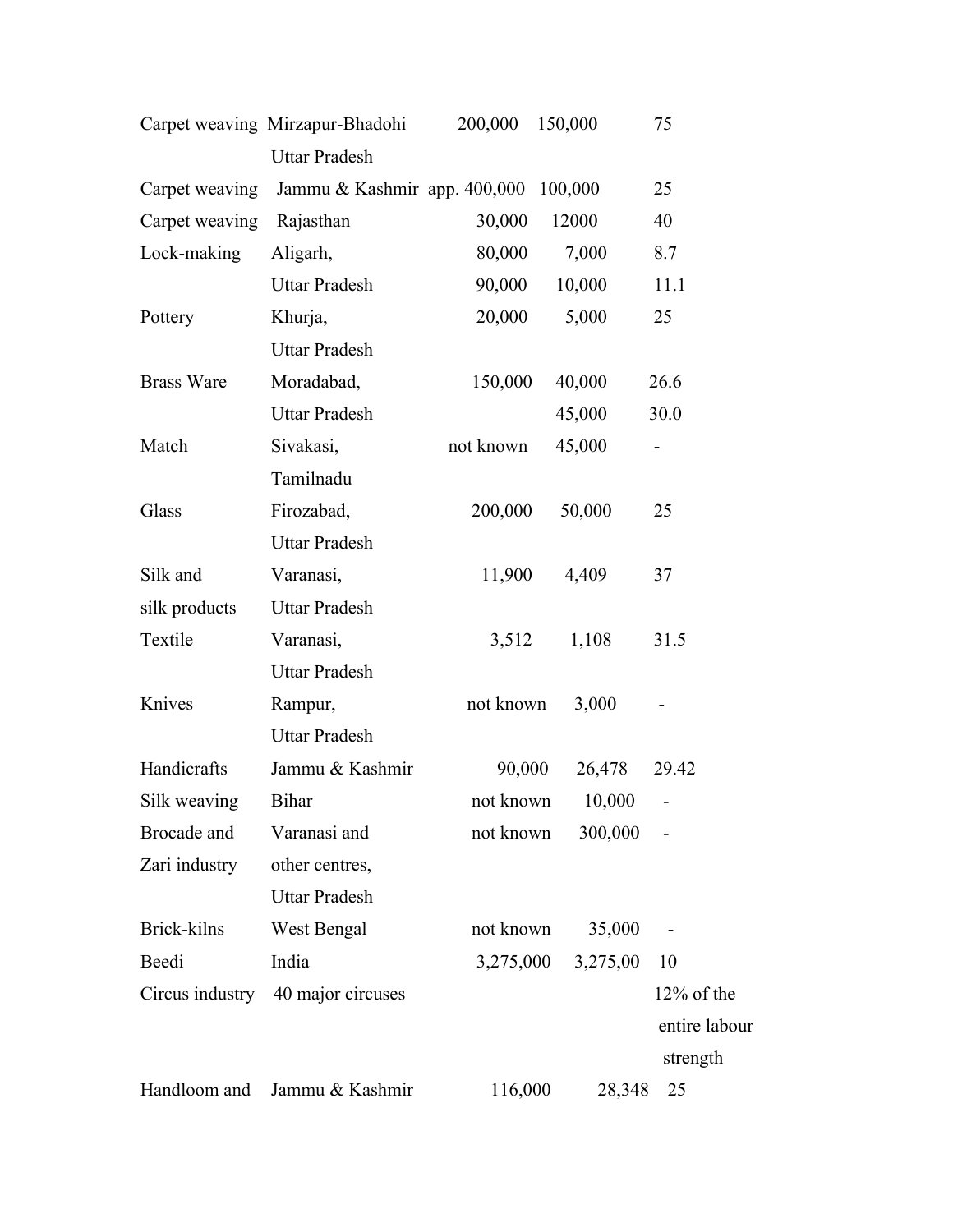# (Source material omitted)

--------------------------------------------------------------------------

11. According to the 1971 census 4.66 per cent of the child population in India consisted of working children. In absolute numbers, the 1971 census put the figure at 10.7 million working children. On the basis of National Sample Survey 27th round (1972-73) the number of working children as on March, 1973 in the age group of 5-14 years' may be estimated at 16.3 million and based on the 32 round at 16.25 million on 1st March, 1978 (14.68 million rural and 1.57 million urban). According to 1981 census the figure has gone to 11.16 million working children. As estimated by the Planning Commission on 1st March, 1983, there would be 15.70 million child labourers, (14.03 rural and 1.67 urban) in the age group of 10-14 years' and 17.36 million in the age group of 5-14 years'. The National Sample Survey Organisation estimates the number at 17.58 million in 1985. None of the official estimates included child workers in the unorganised sector, and therefore, are obviously gross under estimates. Estimates from various non-governmental sources as to the actual number working children range from 44 million to 100 million.

(Figures of 1981 census have been quoted because the report relating to 1981 census has not yet been made public. It is understood that the same is under publication.

12. The aforesaid profile shows that child labour by now is an all-India evil, though its acuteness differs from area to area. So, without a concerted effort, both of the Central Government and various State Governments, this ignominy would not get wiped out. We have, therefore, thought it fit to travel beyond the confines of Sivakasi to which place this petition initially related. In our view, it would be more appropriate to deal with the issue in wider spectrum and broader perspective taking it as a national problem and not appertaining to any one region of the country. So, we would address ourselves as to how we can, and are required to tackle the problem of child labour, solution of which is necessary to build a better India.

Constitution call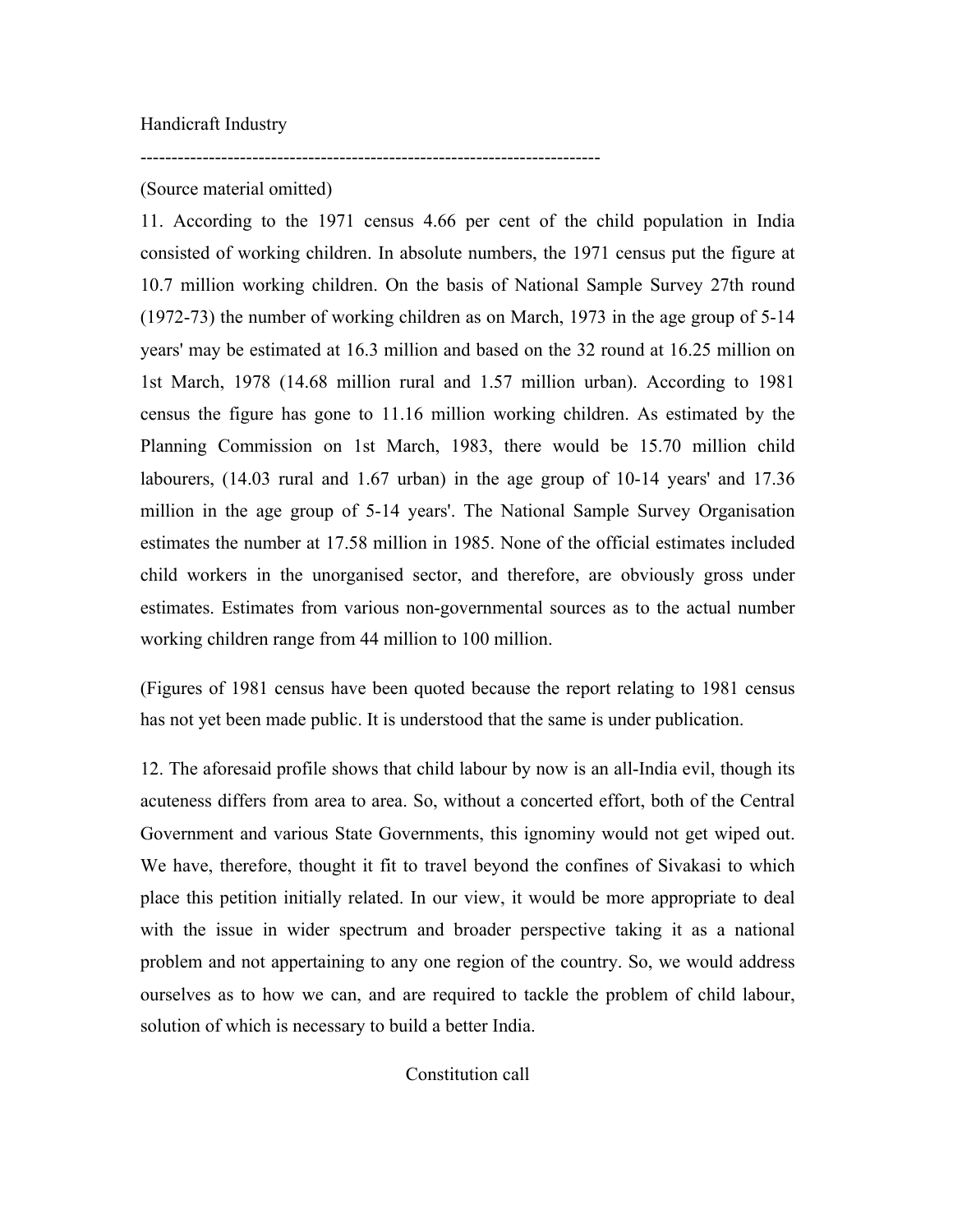13. To accomplish the aforesaid task, we have first to note the Constitutional mandate and call on the subject, which are contained in the following articles:

24. Prohibition of employment of children in factories, etc. - No child below the age of fourteen years shall be employed to work in any factory or mine or engaged in any other hazardous employment.

39.(e). that the health and strength of workers, men and women, and the tender age of children are not abused and that citizens are not forced by economic necessity to enter avocations unsuited to their age or strength;

39(f). that children are given opportunities and facilities to develop in a healthy manner and in conditions of freedom and dignity and that childhood and youth are protected against exploitation and against moral and material abandonment.

41. Right to work, to education and to public assistance in certain cases. - The State shall, within the limits of its economic capacity and development, make effective provision for securing the right to work, to education and to public assistance in cases of unemployment, old age, sickness and disablement and in other cases of undeserved want.

45. Provision for free and compulsory education for children. - The State shall endeavour to provide, within a period often years from the commencement of this Constitution, for free and compulsory education for all children until they complete the age of fourteen years.

47. Duty of the State to raise the level of nutrition and the standard of living and to improve public health. - The State shall regard the raising of the level of nutrition and the standard of living of its people and the improvement of public health as among its primary duties and, in particular, the State shall endeavour to bring about prohibition of the consumption except for medical purposes of intoxicating drinks and of drugs which are injurious to health.

14. Of the aforesaid provisions, the one finding place in Article 24 has been a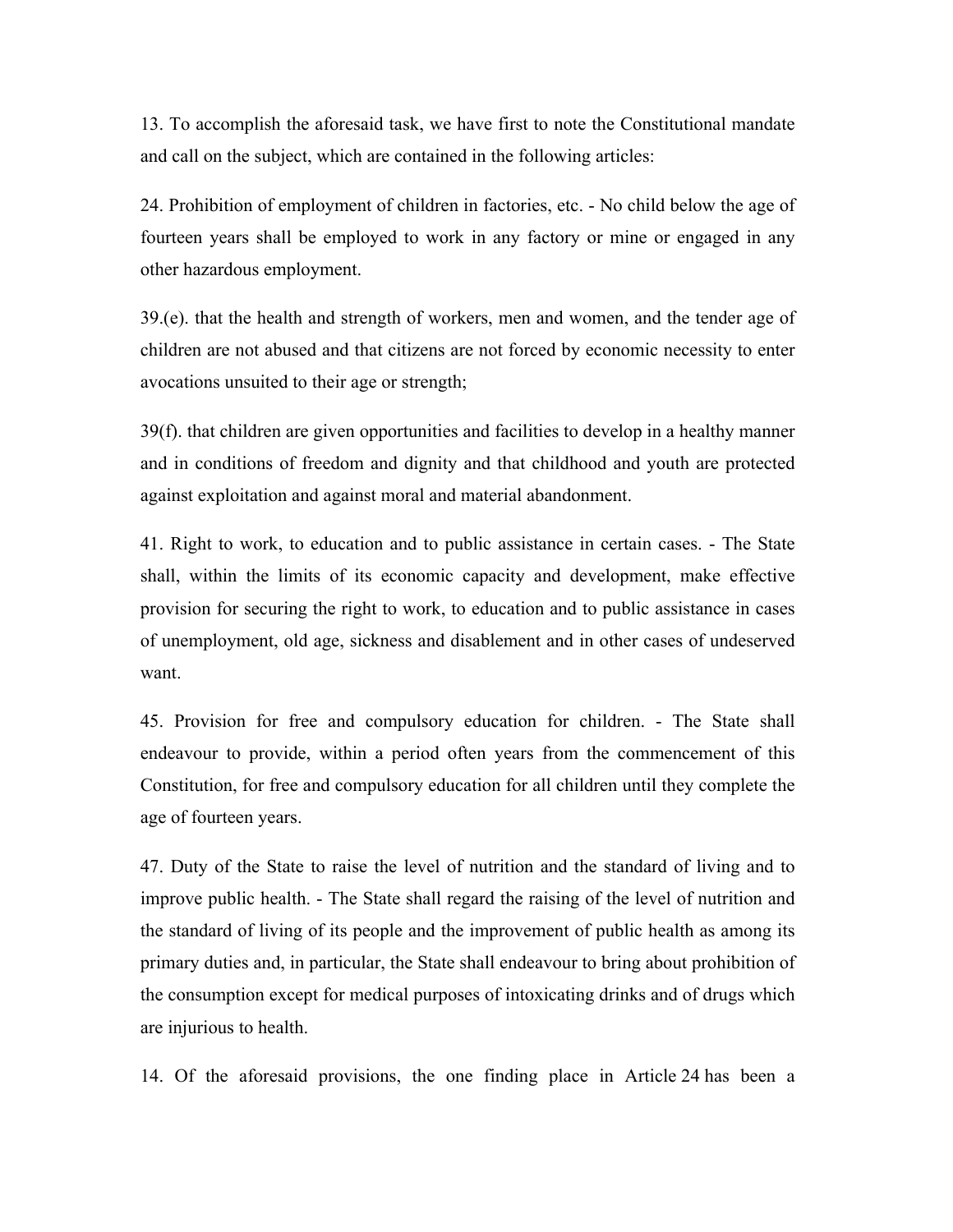fundamental right ever since 28th January, 1950. Article 45 too has been raised to high pedestal by Unnikrishnan, which was decided on 4th February, 1993. Though other articles are part of directive principles, they are fundamental in the governance of our country and it is the duty of all the organs of the State (a la Article 37) to apply these principles. Judiciary, being also one of the three principal organs of the State, has to keep the same in mind when called upon to decide matters of great public importance. Abolition of child labour is definitely a matter of great public concern and significance.

# International commitment

15. It would be apposite to apprise ourselves also about our commitment to world community. For the case at hand it would be enough to note that India has accepted the convention on the Rights of the Child, which was concluded by the UN General Assembly on 20th November, 1989. This Convention affirms that children's right require special protection and it aims, not only to provide such protection, but also to ensure the continuous improvement in the situation of children all over the world, as well as their development and education in conditions of peace and security. Thus, the Convention not only protects the child's civil and political right, but also extends protection to child's economic, social, cultural and humanitarian rights.

16. The Government of India deposited its instrument of accession to the abovementioned conventions on December 11,1992 with the United Nation's Secretary-General. That instrument contains the following declaration.

While fully subscribing to the objectives and purposes of the convention, realising that certain of the rights of the child, namely those pertaining to the economic social and cultural rights can only be progressively implemented in the developing countries, subject to the extent of available resources and within the framework of international cooperation; recognising that the child has to be protected from exploitation of all forms including economic exploitation; noting that for several reasons children of different ages do work in India; having prescribed minimum ages for employment in hazardous occupations and in certain other areas; having made regulatory provisions regarding hours and conditions of employment; and being aware that it is not practical immediately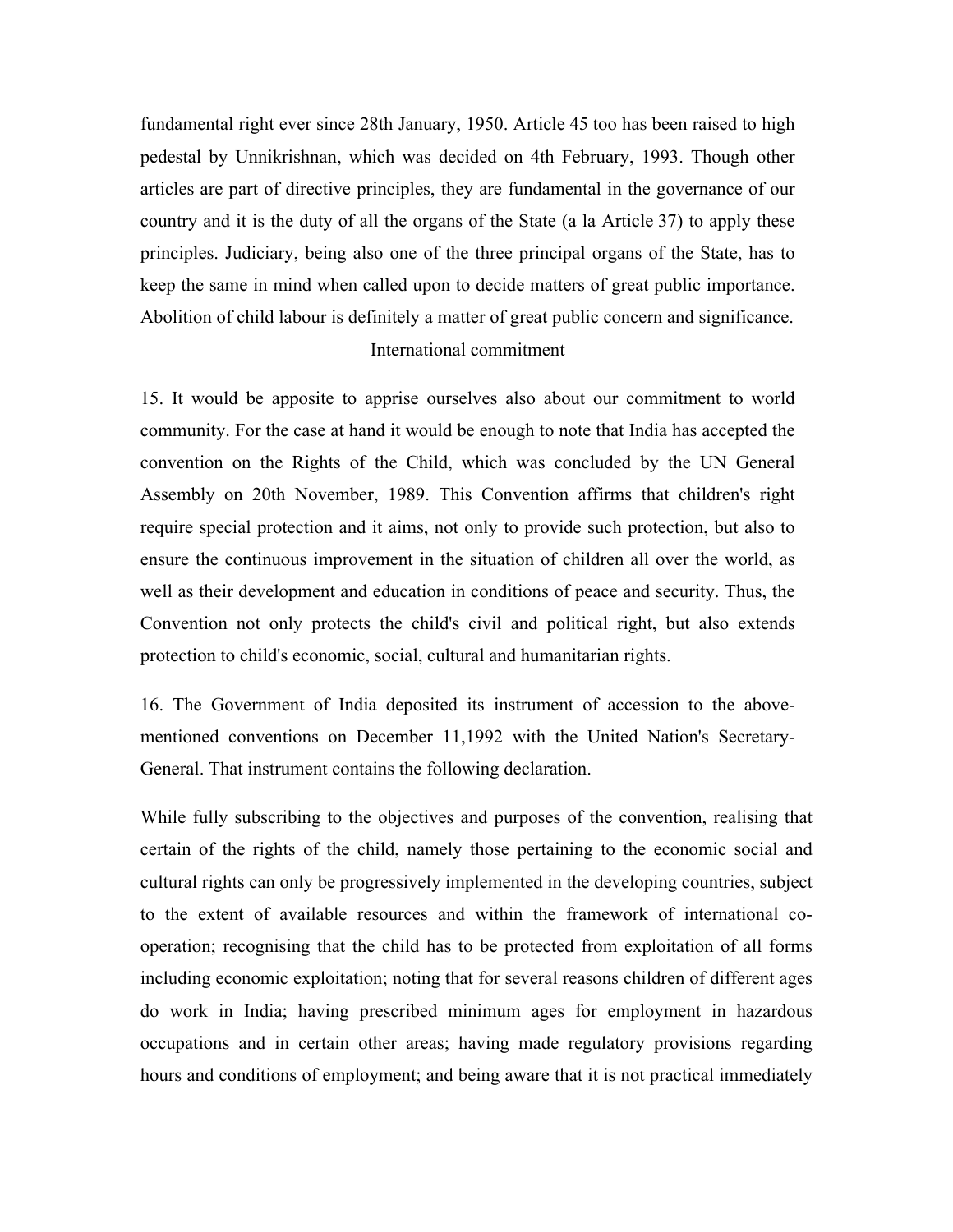to prescribe minimum ages for admission to each and every area of employment in India, the Government of India undertakes to take measures to progressively implement the provisions of Article 32, particularly paragraph  $2(a)$ , in accordance with its national legislation and relevant international instruments to which it is a State Party.

17. Article 32 of which mention has been made in the instrument of accession reads as below:

1. States Parties recognise the right of the child to be protected from economic exploitation and from performing any work that is likely to be hazardous or to interfere with the child's education, or to be harmful to the child's health or physical, mental, spiritual, moral or social development.

2. States Parties shall take legislative, administrative, social and educational measures to ensure the implementation of the present article. To this end, and having regard to the relevant provisions of other international instruments, States parties shall in particular:

(a) Provide for a minimum age or minimum ages for admission to employment'

(b) Provide for appropriate regulation of the hours and conditions of employment;

(c) Provide for appropriate penalties or other sanctions to ensure the effective enforcement of the present article.

#### Statutory provisions

18. We may now note as to how the problem of child labour has been viewed by our policy makers and what efforts have been made to take care of this evil. We have shown our concern in this sphere ever since the International Labour Organisation, set up in 1919 under the League of Nations, had felt that there should be international guidelines by which the employment of children under a certain age could be regulated in industrial undertakings. It, therefore, suggested that the minimum age of work be 12 years. The same required ratification by the Government of British India; and during the Legislative Assembly debates, the question of raising the minimum age from 9 to 12 years had created a furore. The Hon'ble Sir Thomas Holland had said in the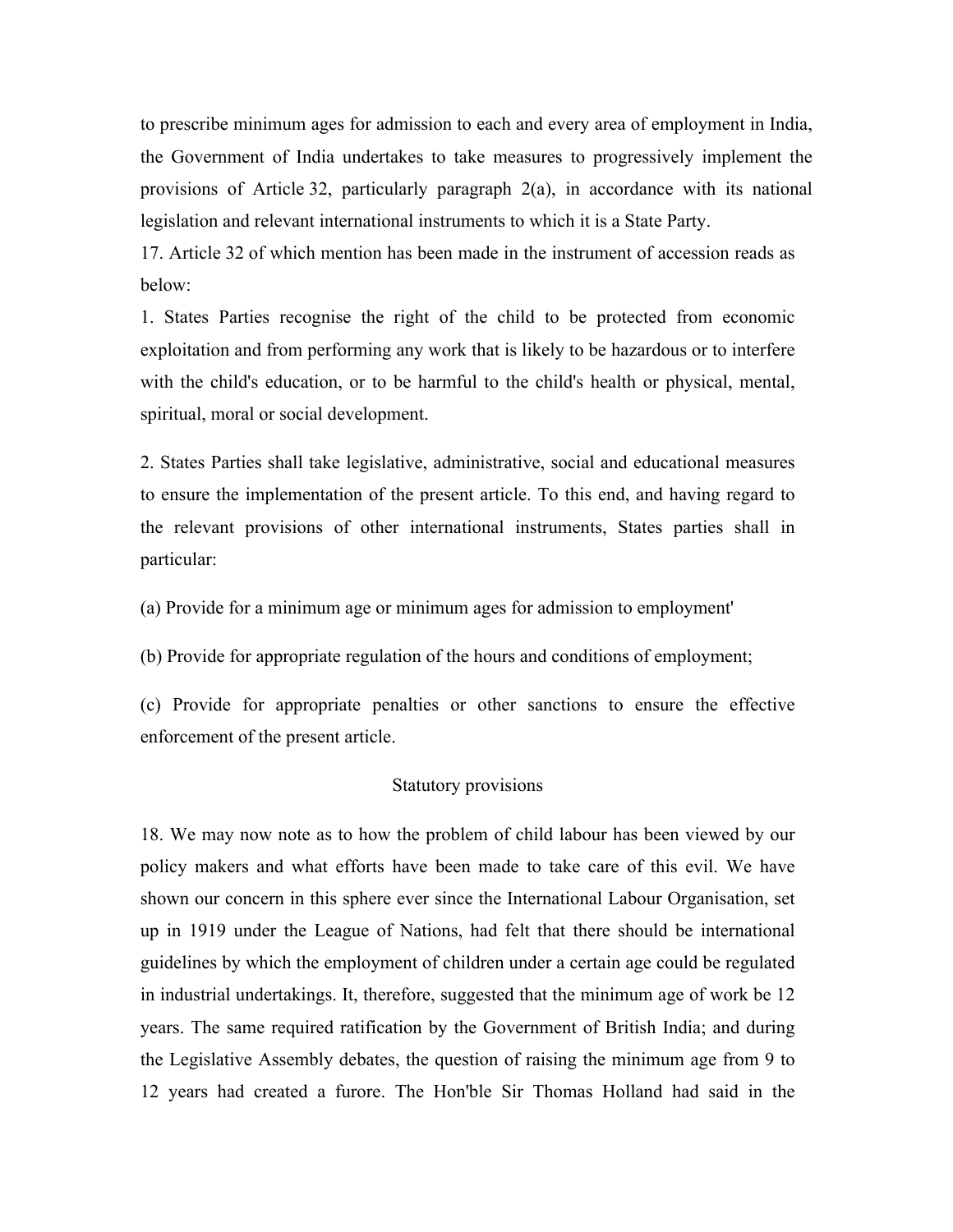Legislative Assembly in February 1921 that if the minimum age were raised, the same would upset the organisational set-up of most textile mills which were the principal employees of children. On the other hand, there were those who felt that the answer to the problem lay in compulsory primary education. The House ultimately was divided with 32 members voting for raising the minimum age to 12 and 40 voting against it. The Assembly, therefore, recommended to the Governor General-in-Council that the Draft Convention should be ratified with certain observations.

19. May it be stated that the International Labour Organisation has been playing an important role in the process of gradual elimination of child labour and to protect child from industrial exploitation. It has focused five main issues:

1. Prohibition of children labour.

2. Protecting child labour at work.

3. Attacking the basic causes of child labour.

4. Helping children to adapt to future work.

5. Protecting the children of working parents.

Till now 18 Conventions and 16 recommendations have been adopted by the ILO in the interest of working children all over the world.

20. To continue our narration of steps taken here, a Royal Commission on Labour came to be established in 1929 to inquire into various matters relating to labour in this country. The report came to be finalised in 1931. It brought to light many inequities and shocking conditions under which children worked. The Commission had examined the conditions of child labour in different industries and had found that children had been obliged to work any number of hours per day as required by their masters. It was also found that they were subject to corporal punishment. The Commission had felt great concern at the placing of children by parents to employers in return for small sums of money; and as this system was found to be indefensible it recommended that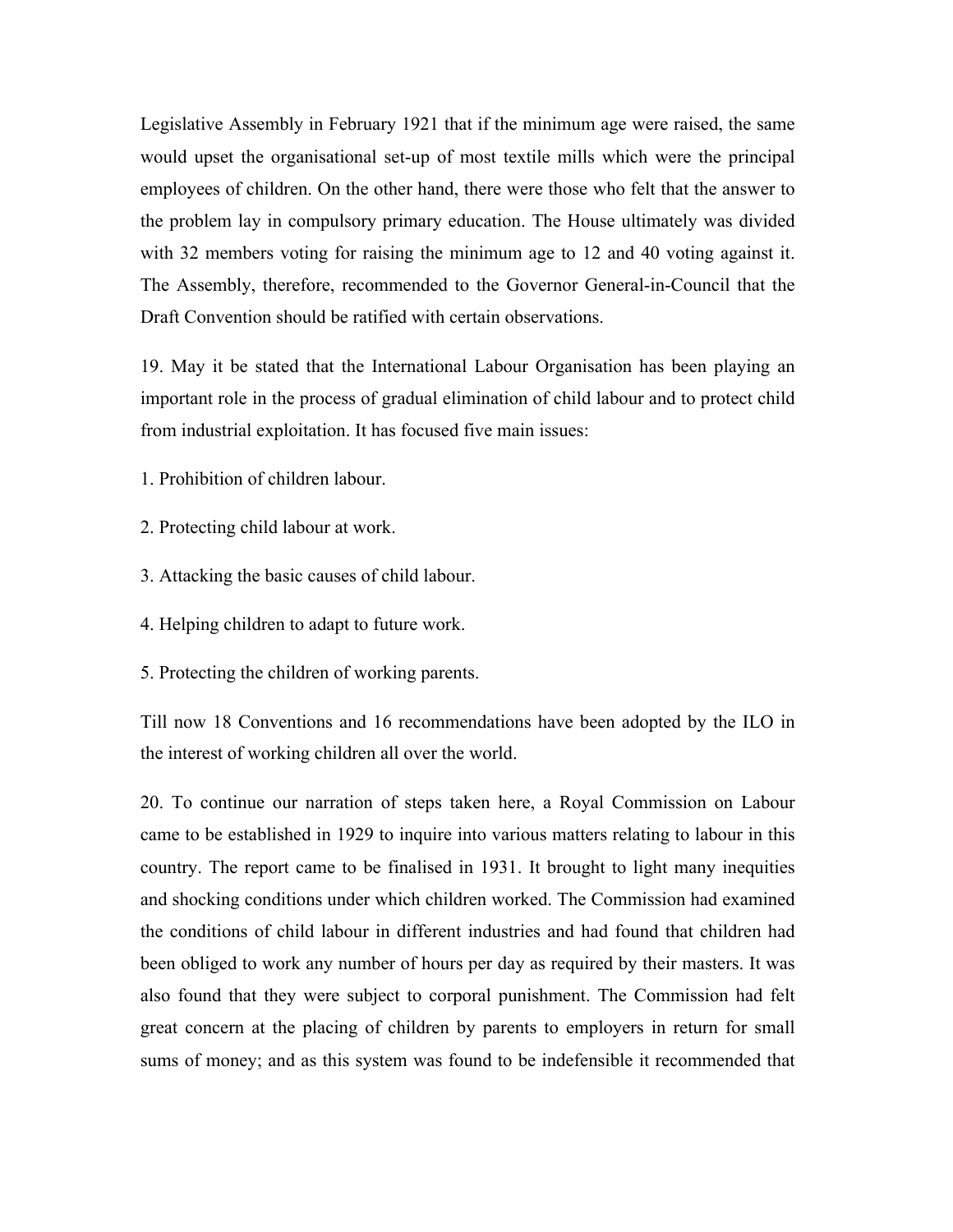any bond placing a child should be regarded as void.

21. The recommendations of the Commission came to be discussed in the Legislative Assembly and the Children (Pledging of Labour) Act, 1933 came to be passed, which may be said to be the first statutory enactment dealing with child labour. Many statutes came to be passed thereafter. As on today, the following legislative enactments are in force prohibiting employment of child labours in different occupations:

(i) Section 67 of Factories Act, 1948:

Prohibition of employment of young children-No child who has not completed his fourteenth year shall be required or allowed to work in any factory.

(ii) Section 24 of Plantation Labour Act, 1951:

No child who has not completed his twelfth year shall be required or allowed to work in any plantation.

(iii) Section 109 of Merchant Shipping Act, 1951:

No person under fifteen years of age shall be engaged or carried to sea to work in any capacity in any ship, except -

(a) in a school ship, or training ship, in accordance with the prescribed conditions; or

(b) in a ship in which all persons employed are members of one family; or

(c) in a home-trade ship of less than two hundred tons gross; or

(d) where such person is to be employed on nominal wages and will be in the charge of his father of other adult near male relative.

(iv) Section 45 of Mines Act, 1952:

(1) No child shall be employed in any mine, nor shall any child be allowed to be present in any part of a mine which is below ground or in any (open cast working) in which any mining operation is being carried on.

(2) After such date as the Central Government may, by notification in the Official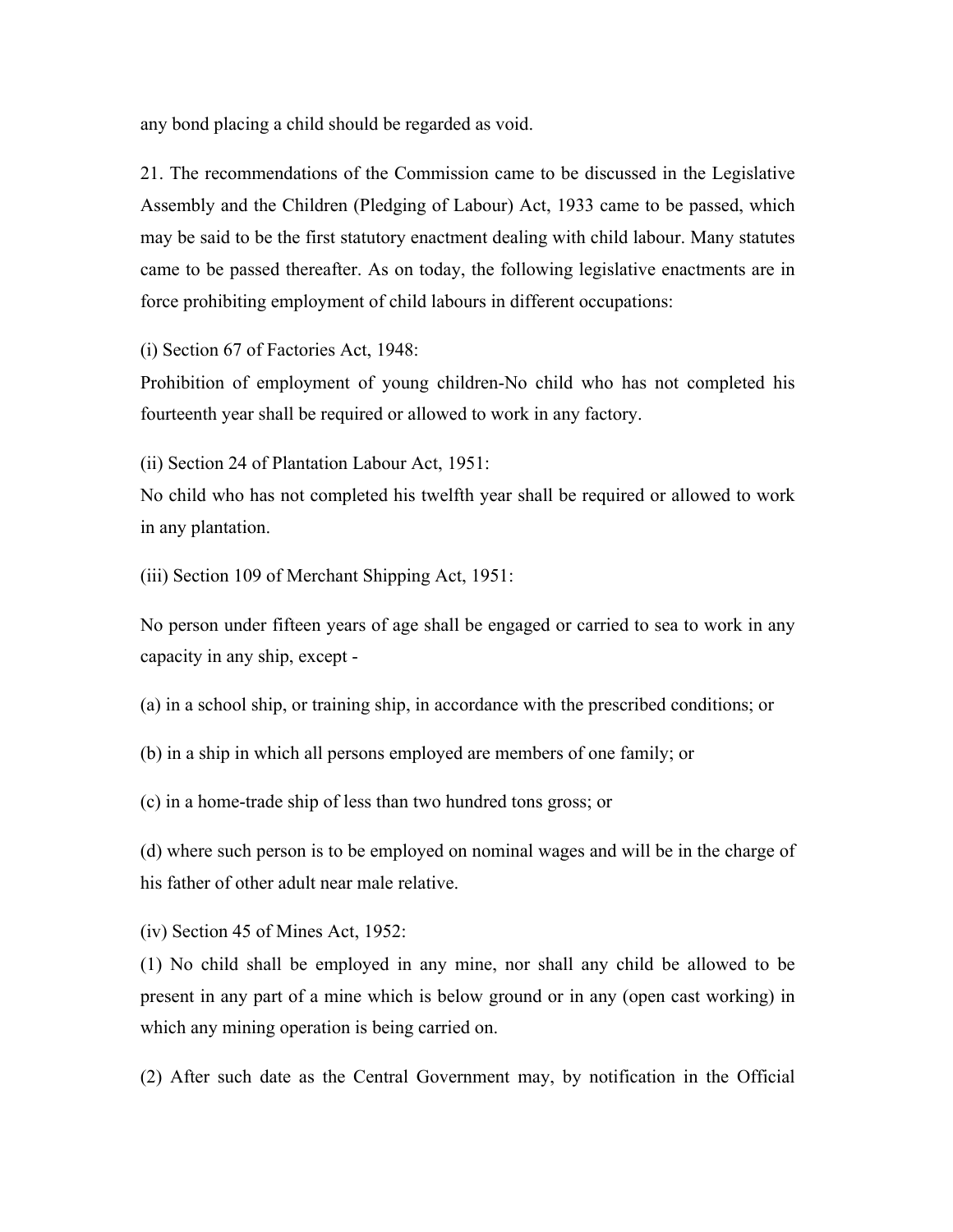Gazette, appoint in this behalf, no child shall be allowed to be present in any part of a mine above ground where any operation connected with or incidental to any mining operation is being carried on.

(v) Section 21 of Motor Transport Workers Act, 1961:

No child shall be required or allowed to work in any capacity in any motor transport undertaking.

(vi) Section 3 of Apprentices Act, 1961:

Qualifications for being engaged as an apprentice : A person shall not be qualified for being engaged as an apprentice to undergo apprenticeship training in any designated trade, unless he

(a) is not less than fourteen years of age, and

(b) satisfies such standards of education and physical fitness as may be prescribed:

Provided that different standards may be prescribed in relation to apprenticeship training in different designated trades and for different categories of apprentices.

(vii) Section 24 of Beedi and Cigar Workers (Conditions of Employment Act, 1966: Prohibition of employment of children-No child shall be required or allowed to work in any industrial premises.

(vii) Child Labour (Prohibition and Regulation) Act, 1986. (Act 61 of 1986).

(ix) Shops and Commercial Establishment Acts under different nomenclatures in various States.

22. The aforesaid shows that the legislature has strongly desired prohibition of child labour. Act 61 of 1986 is, ex facie, a bold step. The provisions of this Act, other than Part III, came into force at once and for Part III to come into force, a notification by the Central Government is visualised by Section 1(3), which notification covering all classes of establishments throughout the territory of India was issued on May 26, 1993. 23. Section 3 of this Act has prohibited employment of children in certain occupations and processes. Part A of the Schedule to the Act contains the names of the occupations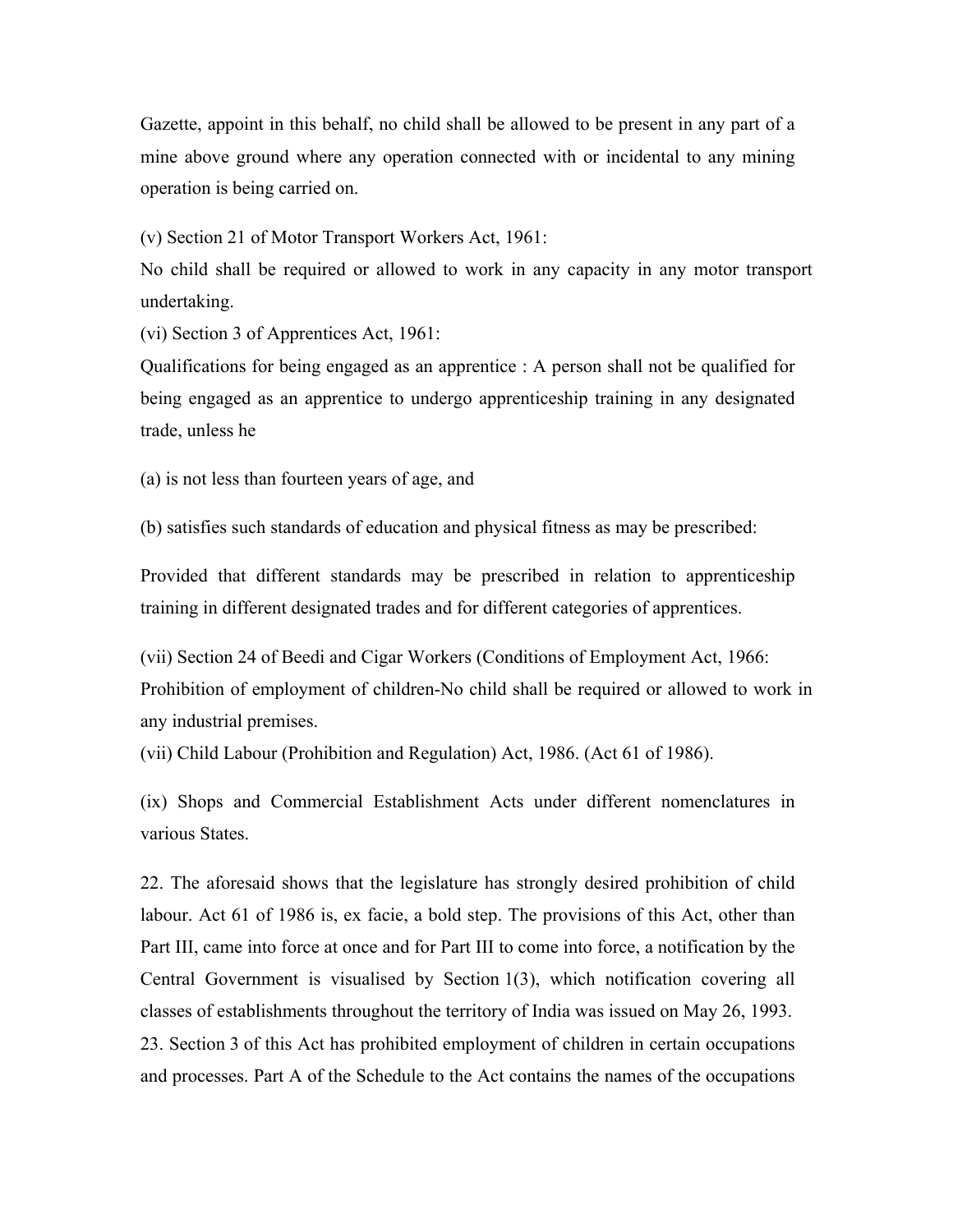in which no child can be employed or permitted to work; and in Para B names of some processes have been mentioned in which no child can be employed or permitted to work. It would be profitable to quote Parts A and B of the Schedule which read as below:

# Part A : Occupations

Any occupation connected with

(1) transport of passengers, goods or mails by railway ;

(2) cinder picking, clearing of an ash pit or building operation in the railway premises;

(3) work in a catering establishment at a railway station involving the movement of a vendor or any other employee of the establishment from one platform to another or into or out of a moving train;

(4) work relating to the construction of a railway station or with any other work where such work is done in close proximity to or between the railway lines; and

(5) a port authority within the limits of any port.

Part B : Processes

(1) Bidi-making.

- (2) Carpet-weaving.
- (3) Cement manufacture, including bagging of cement.
- (4) Cloth printing, dyeing and weaving.
- (5) Manufacture of matches, explosives and fire-works.
- (6) Mica-cutting and splitting.
- (7) Shellac manufacture.
- (8) Soap manufacture.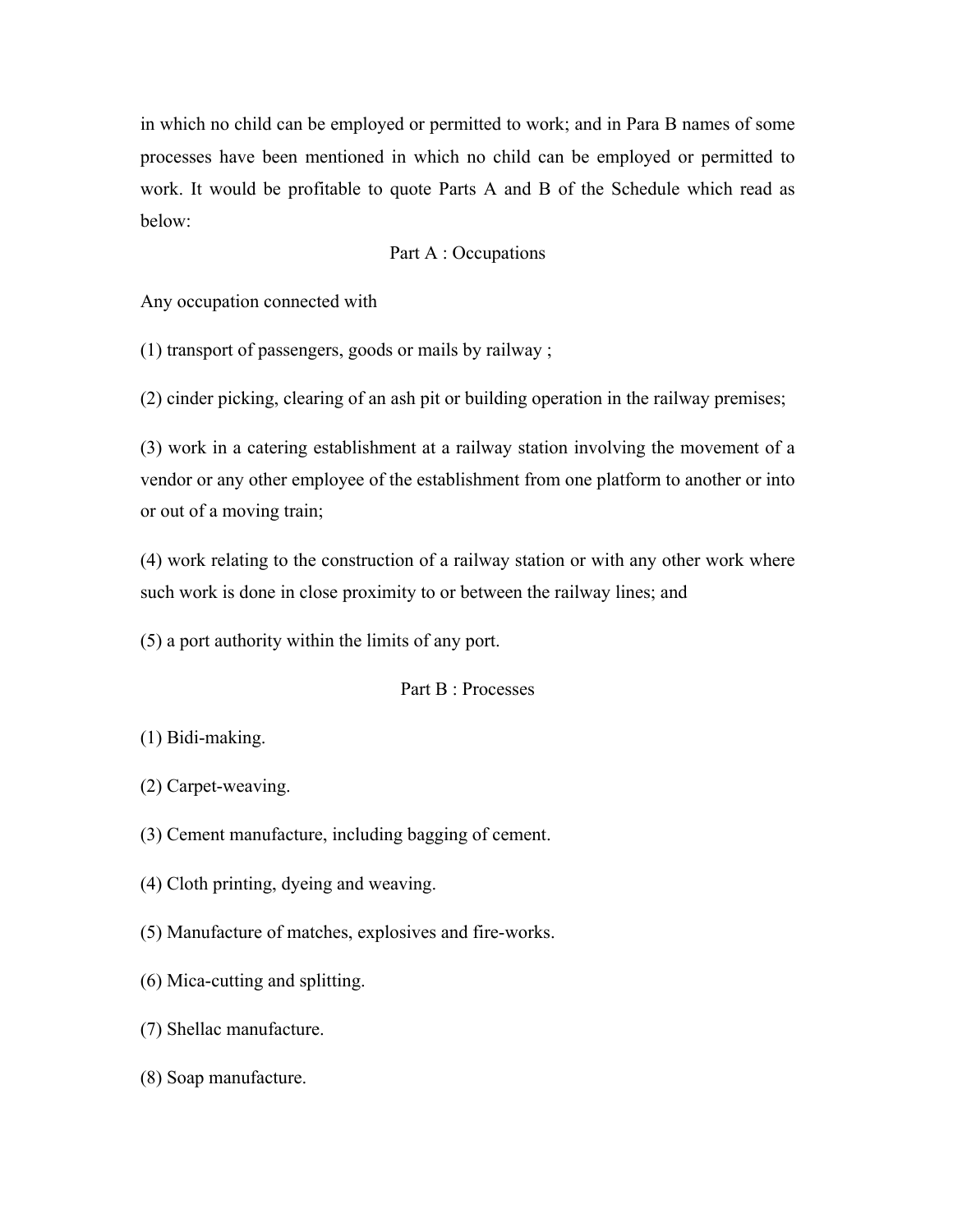### (9) Tanning.

### (10) Wool-cleaning.

(11) Building and construction industry.

24. Section 14 of the Act has provided for punishment upto 1 year (minimum being 3 months) or with fine upto Rs. 20,000 (minimum being ten thousand) or with both, to one who employs or permits any child to work in contravention of provisions in Section 3. Even so, it is common experience that child labour continues to be employed. As to why this has happened despite the Act of 1986, has come to be discussed by Neera Burra, in her aforementioned book at pages 246 to 250 of the 1995 edition. It has been first pointed out that the occupations and processes dealt by the Act are same about which the repealed statute (Employment of Children Act, 1938) had mentioned, except that in Part B, one process has been added the same being "building and construction industry". According to Neera, there are a number of loopholes in the Act which has made it "completely ineffective instrument for the removal of children working in industry". One of the clear loopholes mentioned is that children can continue to work if they are a part of family of labour. It is not necessary for our purpose to go into other infirmities pointed out. Nonetheless, it deserves to be pointed out that the Act does not use the word "hazardous" anywhere, the implication of which is the children may continue to work in those processes not involving chemicals. Neera has tried to show how impracticable and unrealistic it is to draw a distinction between hazardous and non-hazardous processes in a particular industry. The suggestion given is that what is required is to list the whole industry as banned for child labour, which would make the task of enforcement simpler and strategies of evasion more difficult.

Failure : causes

25. We have, therefore, to see as to why is it that child labour has continued despite the aforesaid statutory enactments. This has been a subject of study by a good number of authors. It would be enough to note what has been pointed out in "Indian Child Labour" by Dr. J.C. Kulshreshtha. This aspect has been dealt in Chapter II. According to the author, the causes of failure are  $(1)$  poverty; (2) low wages of the adult; (3)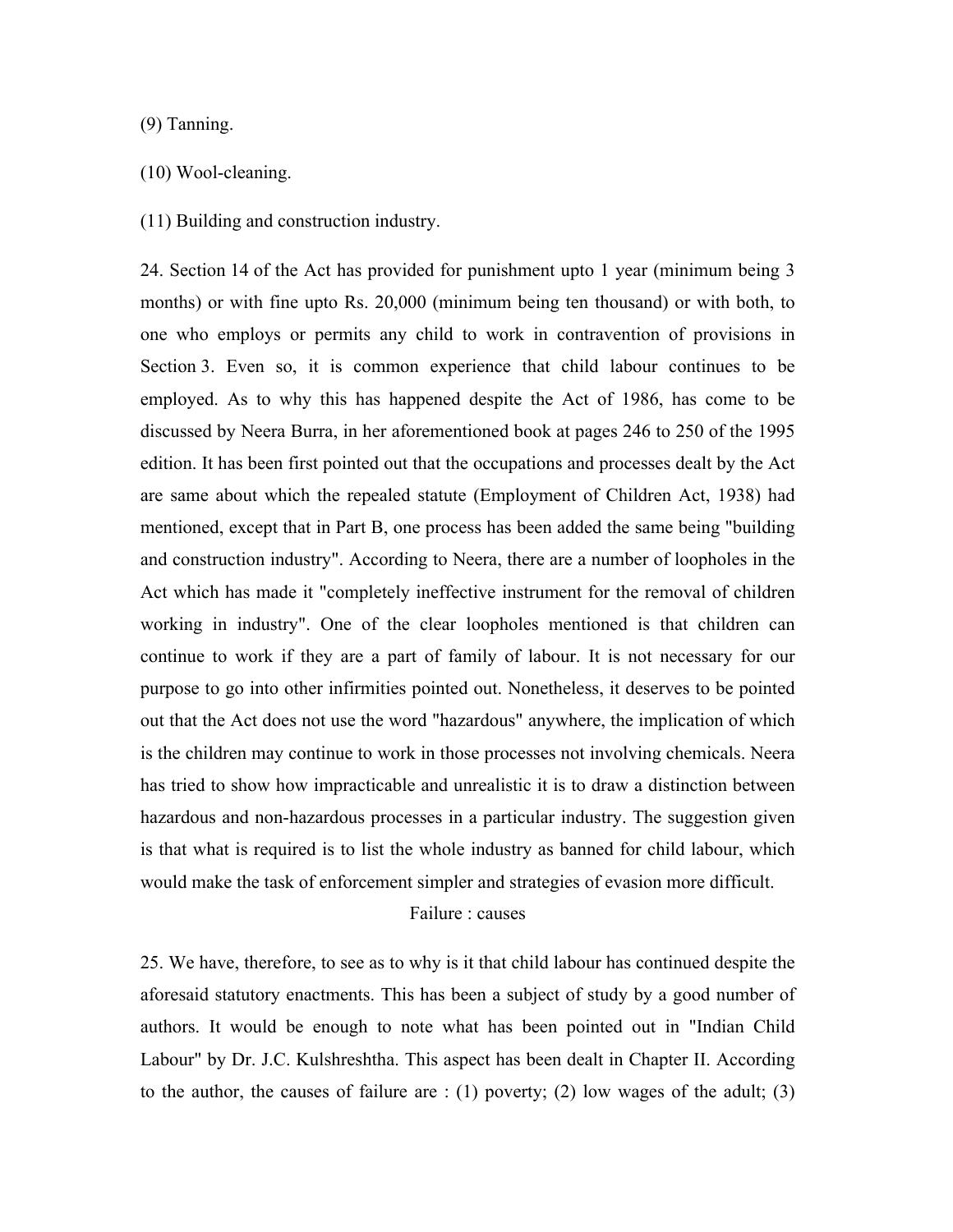unemployment; (4) absence of schemes for family allowance; (5) migration to urban areas; (6) large families: (7) children being cheaply available; (8) non-existence of provisions for compulsory education; (9) illiteracy and ignorance of parents; and (10) traditional attitudes. Nazir Ahmad Shah has also expressed similar views in his book "Child Labour in India". In the article at pages 65 to 68 of 1993(3) SCJ (Journal Section) titled "Causes of the exploitation of child labour in India", Dr. Amar Singh and Raghuvinder Singh, who are attached to Himachal Pradesh University, have taken the same views.

26. Of the aforesaid causes, it seems to us that the poverty is basic reason which compels parents of a child, despite their unwillingness, to get it employed. The Survey Report of the Ministry of Labour (supra) had also so stated. Otherwise, no parents, specially no mother, would like that a tender aged child should toil in a factory in a difficult condition, instead of it enjoying its childhood at home under the paternal gaze.

# What to do?

27. It may be that the problem would be taken care of to some extent by insisting on compulsory education. Indeed, Neera thinks that if there is at all a blueprint for tackling the problem of child labour, it is education. Even if it were to be so, the child of a poor parent would not receive education if per force it has to earn to make the family meet both the ends. Therefore, unless the family is assured of income allude, problem of child labour would hardly get solved; and it is this vital question which has remained almost unattended. We are, however, of the view that till an alternative income is assured to the family, the question of abolition of child labour would really remain a will-o-the wisp. Now, if employment of child below the age of 14 is a constitutional indication insofar as work in any factory or mine on engagement in other hazardous work, and if it has to be seen that all children are given education till the age of 14 years in view of this being a fundamental right now, and if the wish embodied in Article 39(e) that the tender age of children is not abused and citizens are not forced by economic necessity to enter a vocation unsuited to their age, and if children are to be given opportunities and facilities to develop in a healthy manner and childhood is to be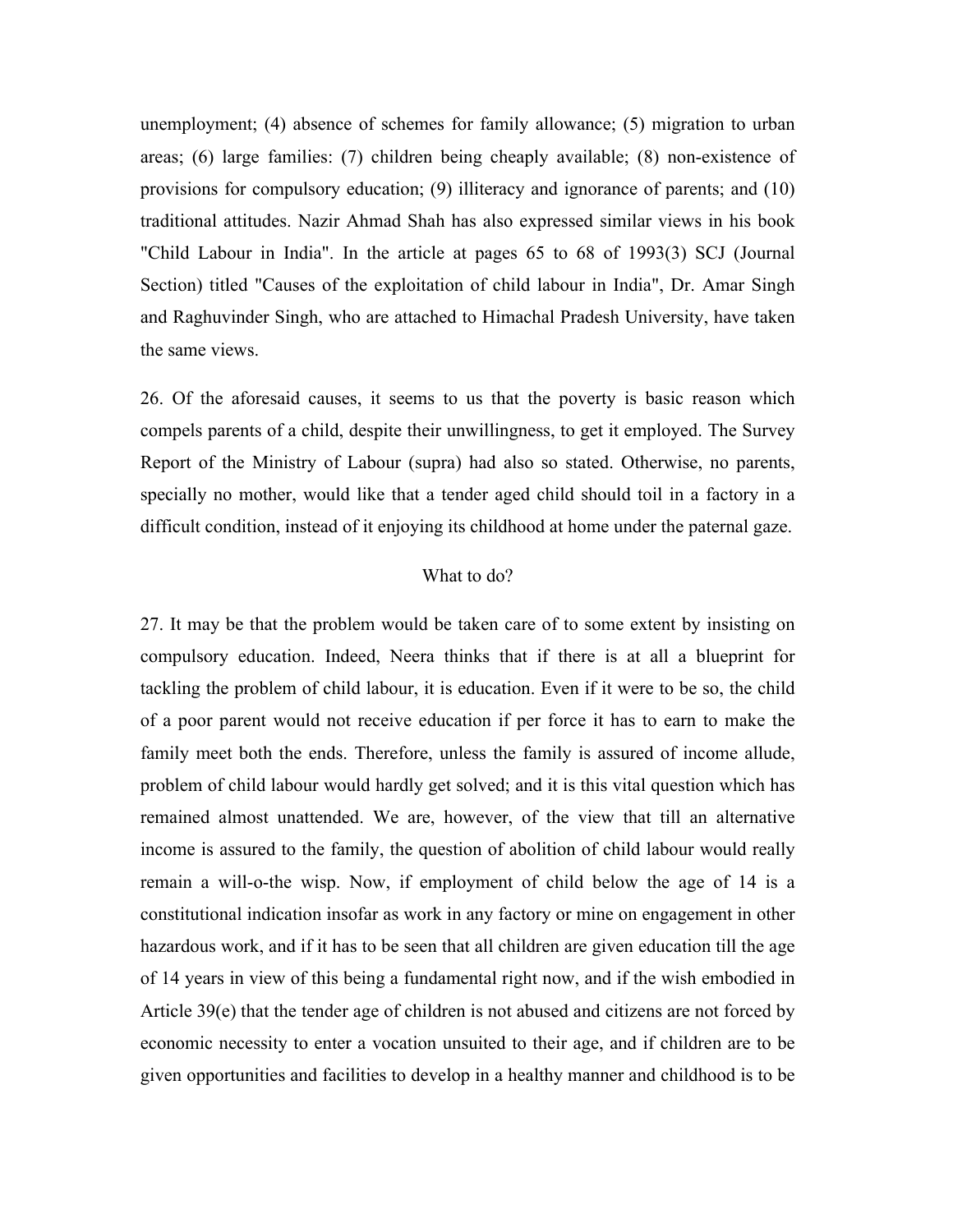protected against exploitation as visualised by Article 39(f), it seems to us that the least we ought to do is see to the fulfillment of legislative intendment behind enactment of the Child Labour (Prohibition and Regulation) Act, 1986. Taking guidance therefrom, we are of the view that the offending employer must be asked to pay compensation for every child employed in contravention of the provisions of the Act a sum of Rs. 20,000; and the Inspectors, whose appointment is visualised by Section 17 to secure compliance with the provisions of the Act, should do this job. The inspectors appointed under Section 17 should see that for each child employed in violation of the provisions of the Act, the concerned employer pays Rs. 20,000 which sum could be deposited in a fund to be known as Child Labour Rehabilitation-cum-welfare fund. The liability of the employer would not cease even if he would desire to disengage the child presently employed. It would perhaps be appropriate to have such a fund district wise or areawise. The fund so generated shall form corpus whose income shall be used only for the concerned child. This quantum could be the income earned on the corpus deposited qua the child. To generate greater income, fund can be deposited in high yielding scheme of any nationalised bank or other public body.

28. As the aforesaid income could not be enough to dissuade the parent/guardian to seek employment of the child, the State owes a duty to come forward to discharge its obligation in this regard. After all, the aforementioned constitutional provisions have to be implemented by the Appropriate Government, which expression has been defined in Section 2(i) of the Act to mean, in relation to establishment under the control of the Central Government or a railway administration or a major port of a mine or oilfield, the Central Government, and in all other cases, the State Government.

29. Now, strictly speaking a strong case exists to invoke the aid of an Article 41 of the Constitution regarding the right to work and to give meaning to what has been provided in Article 47 relating to raising of standard of living of the population, and Articles 39(e) and (f) as to non-abuse of tender age of children and giving opportunities and facilities to them to develop in healthy manner, for asking the State to see that an adult member of the family, whose child is in employment in a factory or a mine or in other hazardous work, gets a job anywhere, in lieu of the child. This would also see the fulfillment of the wish contained in Article 41 after about half a century of its being in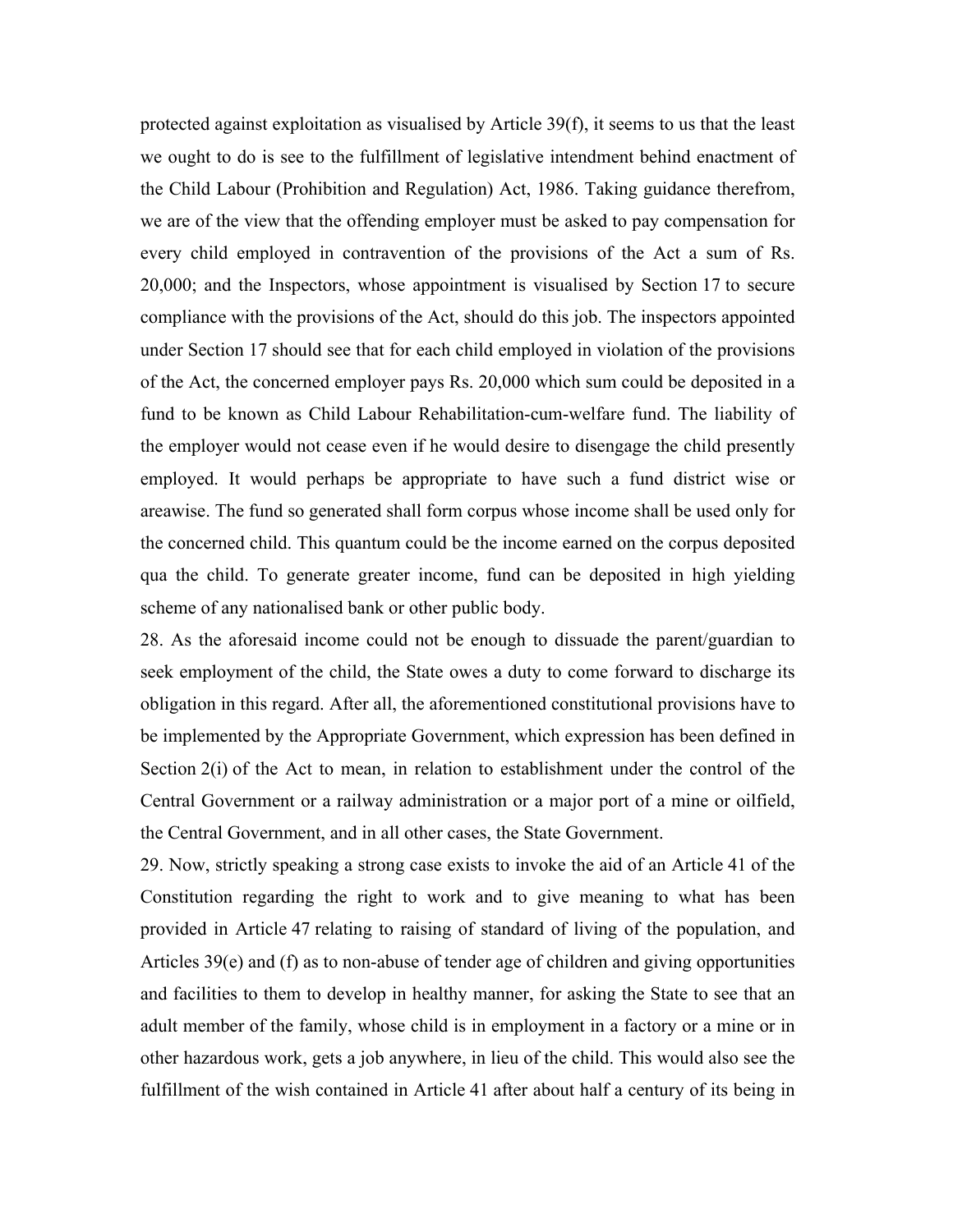the paramount parchment, like primary education desired by Article 45, having been given the status of fundamental right by the decision in Unnikrishnan. We are, however, not asking the State at this stage to ensure alternative employment in every case covered by Article 24, as Article 41 speaks about right to work "within the limits of the economic capacity and development of the State". The very large number of child labour in the aforesaid occupations would require giving of job to very large number of adults, if we were to ask the Appropriate Government to assure alternative employment in every case, which would strain the resources of the State, in case it would not have been able to secure job for an adult in a private sector establishment or, for that matter, in a public sector organisation. We are not issuing any direction to do so presently. Instead, we leave the matter to be sorted out by the Appropriate Government. In those cases where it would not be possible to provide job as abovementioned, the Appropriate Government would, as its contribution/grant, deposit in the aforesaid Fund a sum of Rs. 5,000 for each child employed in a factory or mine or in any other hazardous employment.

30. The aforesaid would either see an adult (whose name would be suggested by the parent/guardian of the concerned child) getting a job in lieu of the child, or deposit of a sum of Rs. 25,000 in the Child Labour Rehabilitation-cum-Welfare Fund. In case of getting employment for an adult, the parent/guardian shall have to withdraw his child from the job. Even if no employment would be provided, the parent/guardian shall have to see that his child is spared from the requirement to do the job, as an alternative source of income would have become available to him.

31. To give shape to the aforesaid directions, we require the concerned States to do the following:

(1) A survey would be made of the aforesaid type of child labour which would be completed within six months from today.

(2) To start with, work could be taken up regarding those employments which have been mentioned in Article 24, which may be regarded as core sector, to determine which the hazardous aspect of the employment would be taken as criterion. The most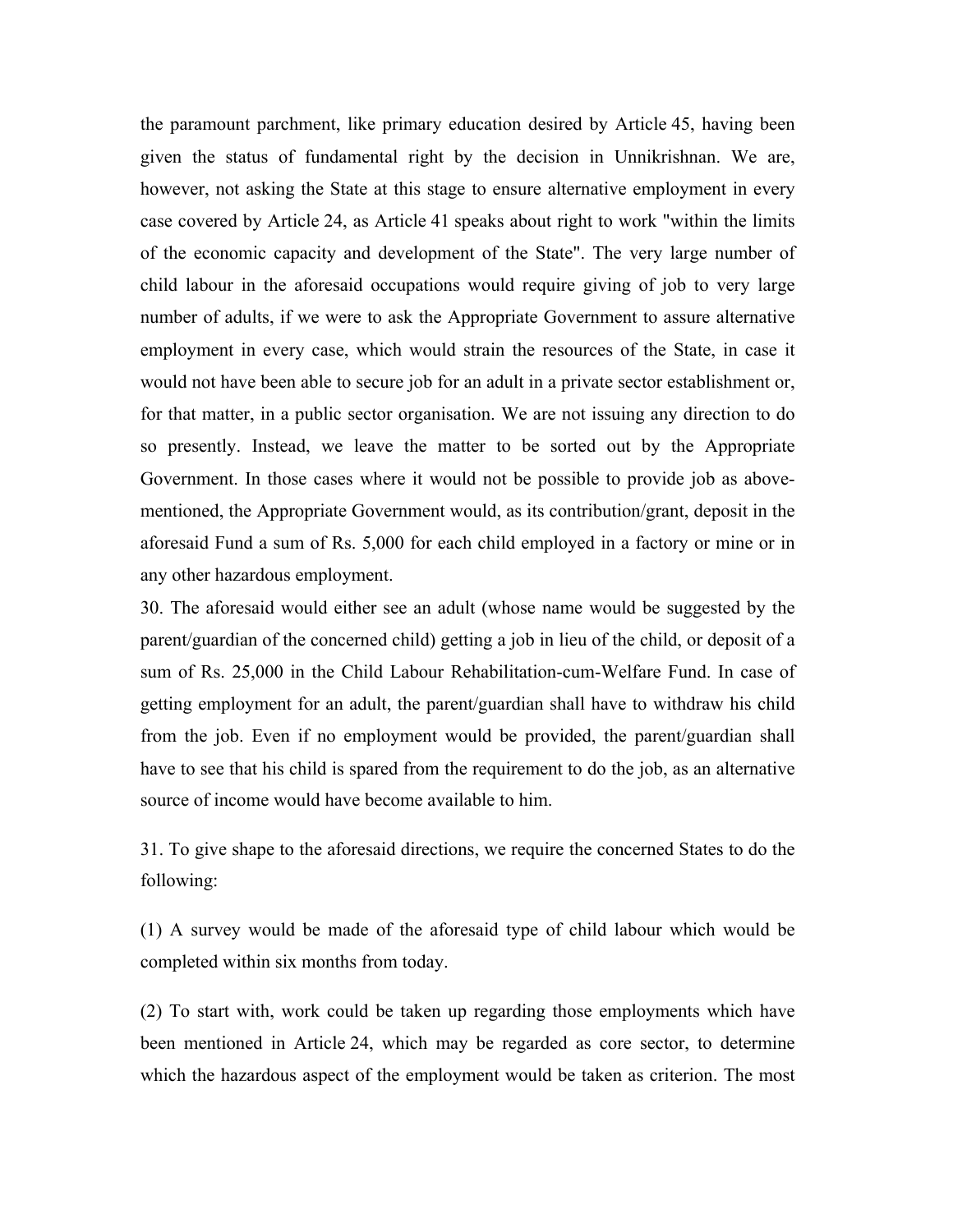hazardous employment may rank first in priority, to be followed by comparatively less hazardous and so on. It may be mentioned here that the National Child Labour Policy as announced by the Government of India has already identified some industries for priority action and the industries to identified are as below: The match industry in Sivakasi, Tamil Nadu.

The diamond polishing industry in Surat, Gujarat.

The precious stone polishing industry in Jaipur, Rajasthan.

The glass industry in Firozabad, Uttar Pradesh.

The brass-ware industry in Moradabad, Uttar Pradesh.

The hand-made carpet industry in Mirzapur-Bhadohi, Uttar Pradesh.

The lock-making industry in Aligarh, Uttar Pradesh. The slate industry in Markapur, Andhra Pradesh.

The slate industry in Mandsaur, Madhya Pradesh.

(3) The employment to be given as per our direction could be dovetailed to other assured employment. On this being done, it is apparent that our direction would not require generation of much additional employment.

(4) The employment so given could as well be the industry where the child is employed, a public undertaking and would be manual in nature inasmuch as the child in question must be engaged in doing manual work. The undertaking chosen for employment shall be one which is nearest to the place of residence of the family.

(5) In those cases where alternative employment would not be made available as aforesaid, the parent/guardian of the concerned child would be paid the income which would be earned on the corpus, which would be a sum of Rs. 25,000 for each child, every month. The employment given or payment made would cease to be operative if the child would not be sent by the parent/guardian for education.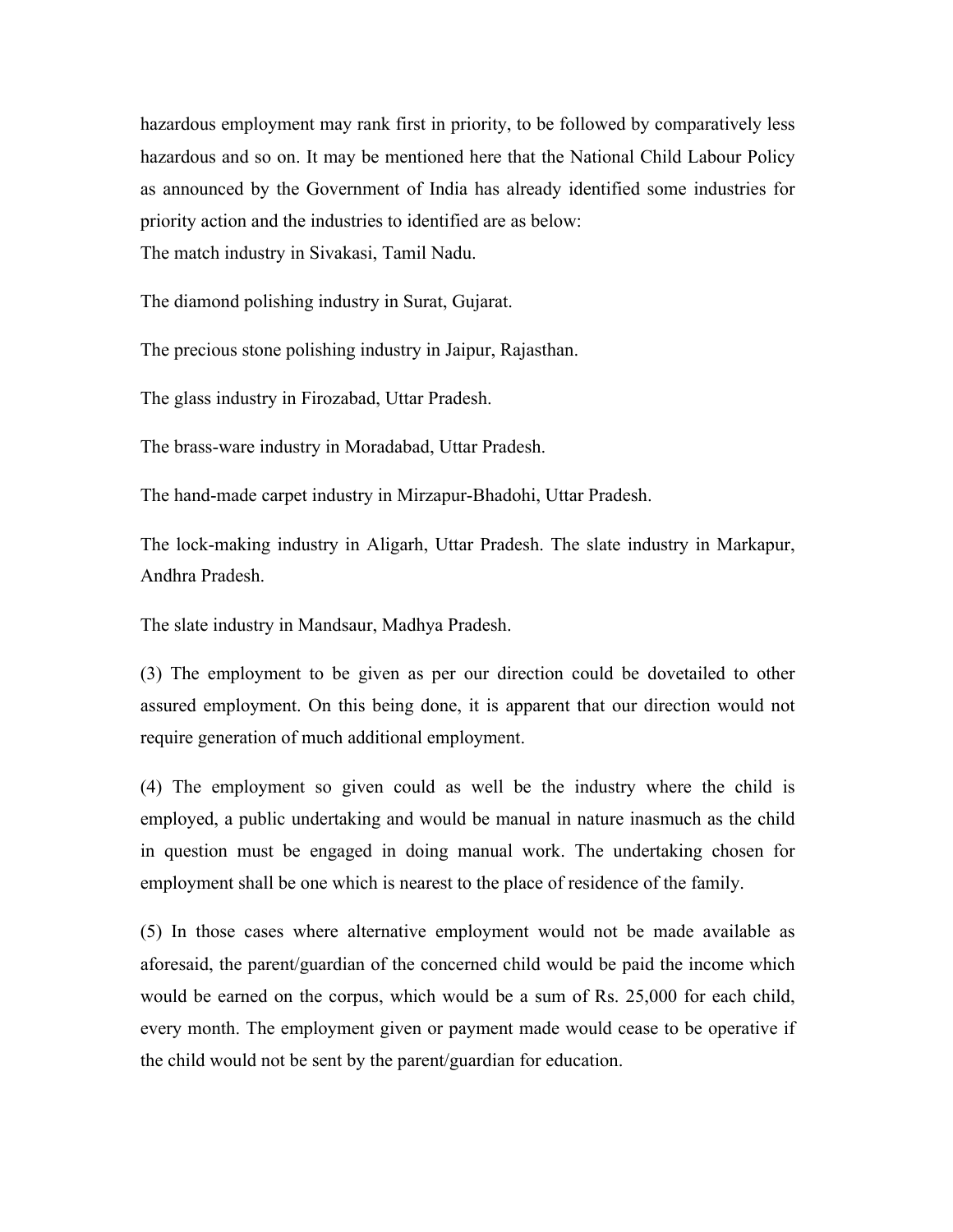(6) On discontinuation of the employment of the child, his education would be assured in suitable institution with a view to make it a better citizen. It may be pointed out that Article 45 mandates compulsory education for all children until they complete the age of 14 years; it is also required to be free. It would be the duty of the Inspector to see that this call of the Constitution is carried out.

(7) A district could be the unit of collection so that the executive head of the district keeps a watchful eye on the work of the Inspectors. Further, in view of the magnitude of the task, a separate cell in the Labour Department of the appropriate Government would be created. Monitoring of the scheme would also be necessary and the Secretary of the Department could perhaps do this work. Overall monitoring by the Ministry of Labour. Government of India, would be beneficial and worthwhile.

(8) The Secretary to the Ministry of Labour, Government of India would apprise this Court within one year of today about the compliance of aforesaid directions. If the petitioner would need any further or other order in the light of the compliance report, it would be open to him to do so.

(9) We should also like to observe that on the directions given being carried out, penal provision contained in the afore noted 1986 Act would be used where employment of a child labour, prohibited by the Act, would be found.

(10) Insofar as the non-hazardous jobs are concerned, the Inspector shall have to see that the working hours of the child are not more than four to six hours a day and it receives education at least for two hours each day. It would also be seen that the entire cost of education is borne by the employer.

32. The task is big, but not as to prove either unwieldy or burdensome, the financial implication would be such as to prove a damper, because the money after all would be used to build up a better India. In this context, it is worth pointing out that poverty as such has not stood in the way of other developing countries from taking care of child labour. It has been pointed out by Myron Weiner (at page 4 of 1991 Edition) of his book "The Child and the State in India" that India is a significant exception to the global trend toward the removal of children from the labour force and the